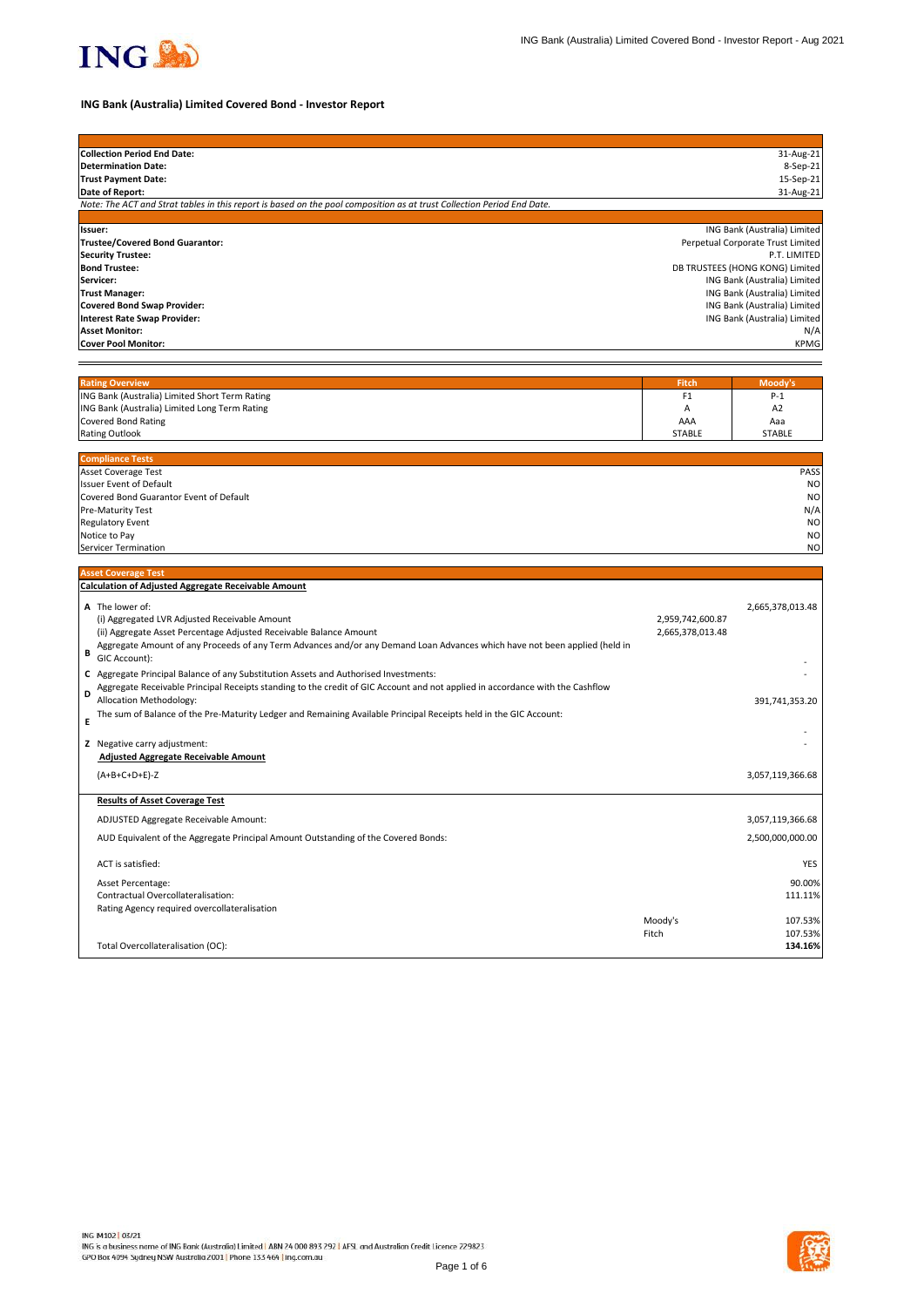

#### **Bonds Issuance**

| <b>Bonds</b>                         | <b>Series 1</b> | <b>Series 2</b> | <b>Series 3</b> | <b>Series 4</b> | <b>Series 5</b> | Series 6       |
|--------------------------------------|-----------------|-----------------|-----------------|-----------------|-----------------|----------------|
| <b>Issue Date</b>                    | 30-Aug-18       | 30-Aug-18       | 20-Aug-19       | 20-Aug-19       | 19-Aug-21       | 19-Aug-21      |
| <b>Principal Balance</b>             | 400,000,000.00  | 600,000,000.00  | 250,000,000.00  | 500,000,000.00  | 625,000,000.00  | 125,000,000.00 |
| <b>AUD Equivalent</b>                | 400,000,000.00  | 600,000,000.00  | 250,000,000.00  | 500,000,000.00  | 625,000,000.00  | 125,000,000.00 |
| <b>Currency</b>                      | <b>AUD</b>      | <b>AUD</b>      | <b>AUD</b>      | <b>AUD</b>      | <b>AUD</b>      | AUD.           |
| <b>Exchange Rate</b>                 | N/A             | N/A             | N/A             | N/A             | N/A             | N/A            |
| <b>Coupon Frequency</b>              | Quarterly       | Semi-Annual     | Quarterly       | Semi-Annual     | Quarterly       | Semi-Annual    |
| <b>Coupon Rate</b>                   | 3M BBSW+ 0.58%  | 3.00%           | 3M BBSW+ 0.67%  | 1.45%           | 3M BBSW+ 0.40%  | 1.10%          |
| <b>Listing</b>                       | N/A             | N/A             | N/A             | N/A             | N/A             | N/A            |
| <b>ISIN</b>                          | AU3FN0044160    | AU3CB0255776    | AU3FN0049524    | AU3CB0265718    | AU3FN0062527    | AU3CB0282358   |
| Note type                            | VARIABLE        | <b>FIXED</b>    | VARIABLE        | <b>FIXED</b>    | VARIABLE        | <b>FIXED</b>   |
| Maturity Date                        | $7-Sep-21$      | 7-Sep-23        | 20-Aug-24       | 20-Aug-24       | 19-Aug-26       | 19-Aug-26      |
| <b>Extended Due for Payment Date</b> | 7-Sep-22        | $7-Sep-24$      | 20-Aug-25       | 20-Aug-25       | 19-Aug-27       | 19-Aug-27      |

## **Funding Summary**

|                              | <b>Nominal Value</b> |
|------------------------------|----------------------|
| Intercompany Note:           | 2,500,000,000.00     |
| <b>I</b> Senior Demand Note: | 861,124,617.12       |
| Subordinated Demand Note:    |                      |
| <b>Total Funding:</b>        | 3,361,124,617.12     |

ING IM102 03/21 ING is a business name of ING Bank (Australia) Limited | ABN 24 000 893 292 | AFSL and Australian Credit Licence 229823 GPO Box 4094 Sydney NSW Australia 2001 | Phone 133 464 | ing.com.au



Page 2 of 6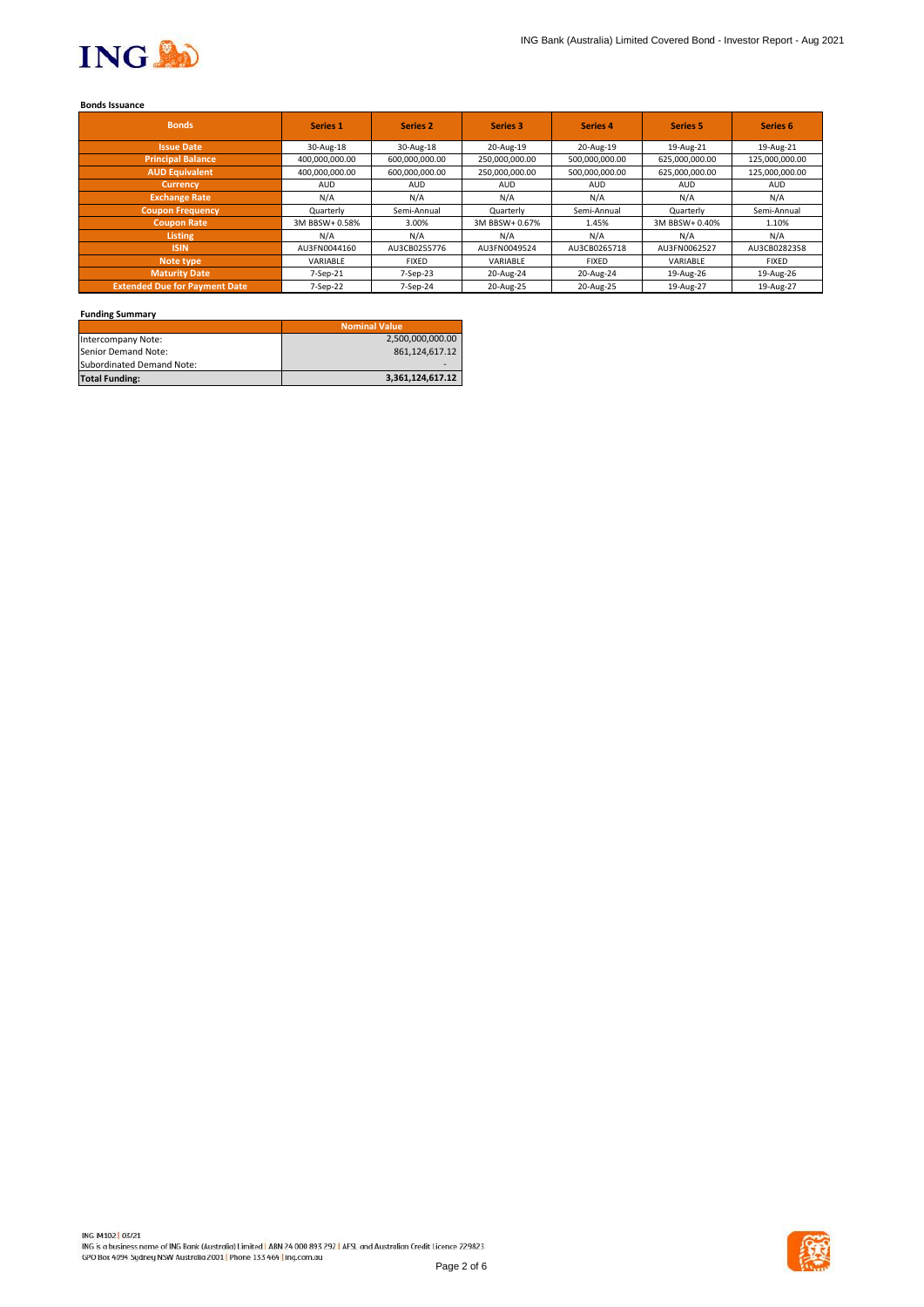

| Table 1 : Summary of Characteristics of the Pool |                  |
|--------------------------------------------------|------------------|
| Total Current Loan Balance (\$)                  | 2,962,176,673.26 |
| Number of Loans                                  | 10,227           |
| Average Loan Size (\$)                           | 289,642.78       |
| Maximum Current Loan Balance (\$)                | 1,581,782.13     |
| Total Security Value (\$)                        | 6,999,105,352.00 |
| Average Security Value (\$)                      | 684,375.22       |
| Weighted Average Current LVR                     | 53.90%           |
| Maximum Current LVR                              | 92.92%           |
| Weighted Average Indexed LVR                     | 48.71%           |
| Weighted Average Original Term (months)          | 344.87           |
| Weighted Average Seasoning (months)              | 52.68            |
| Weighted Average Remaining Term (months)         | 292.19           |
| Maximum Remaining Term (months)                  | 352.00           |
| <b>Investment Loans</b>                          | 10.14%           |
| Owner Occupied Loans                             | 89.86%           |
| <b>Fixed Rate Loans</b>                          | 5.54%            |
| Interest Only Loans                              | 4.33%            |
| Weighted Average Borrower Interest Rate          | 3.02%            |
| <b>Full Documentation Loans</b>                  | 100.00%          |
| Loans >30 days in arrears                        | 0.05%            |
| <b>Prepayment history (CPR)</b>                  | 30.01%           |
|                                                  |                  |

| $'$ $\cap$ $\mathsf{PR}$ )<br>Prepa<br>/men'<br>` history .<br>. UI | <u>n</u><br>- 70.01.70         |
|---------------------------------------------------------------------|--------------------------------|
| Prepa<br>: historv<br>(SMM'<br>men                                  | $\sim$ $\sim$ $\sim$<br>2.9370 |

### **Table 2 : Outstanding Balance LVR Distribution**

### **Table 3 : Outstanding Indexed Balance LVR Distribution**

| <b>Distribution</b> | <b>Current Balance</b> | <b>Current Balance %</b> | <b>Number</b> | Number % |
|---------------------|------------------------|--------------------------|---------------|----------|
| $0 - 50,000$        | 12,208,419.31          | 0.41%                    | 653           | 6.39%    |
| 50,001 - 100,000    | 53,235,705.97          | 1.80%                    | 695           | 6.80%    |
| 100,001 - 200,000   | 324,711,931.32         | 10.96%                   | 2,108         | 20.61%   |
| 200,001 - 300,000   | 610,288,764.96         | 20.60%                   | 2,457         | 24.02%   |
| 300,001 - 400,000   | 639,247,807.74         | 21.58%                   | 1,845         | 18.04%   |
| 400,001 - 500,000   | 564,218,829.98         | 19.05%                   | 1,269         | 12.41%   |
| 500,001 - 600,000   | 333,814,427.26         | 11.27%                   | 612           | 5.98%    |
| 600,001 - 700,000   | 199,746,738.88         | 6.74%                    | 309           | 3.02%    |
| 700,001 - 800,000   | 111,662,072.21         | 3.77%                    | 150           | 1.47%    |
| 800,001 - 900,000   | 79,106,388.52          | 2.67%                    | 94            | 0.92%    |
| 900,001 - 1,000,000 | 30,001,128.03          | 1.01%                    | 32            | 0.31%    |
| >1,000,000          | 3,934,459.08           | 0.13%                    |               | 0.03%    |
| <b>Total</b>        | 2,962,176,673.26       | 100.00%                  | 10,227        | 100.00%  |

**Table 4 : Outstanding Balance Distribution**

ING IM102 03/21 ING is a business name of ING Bank (Australia) Limited | ABN 24 000 893 292 | AFSL and Australian Credit Licence 229823 GPO Box 4094 Sydney NSW Australia 2001 | Phone 133 464 | ing.com.au



| <b>Current LVR</b> | <b>Current Balance</b>   | <b>Current Balance %</b> | <b>Number</b>   | Number % |
|--------------------|--------------------------|--------------------------|-----------------|----------|
| $<=40%$            | 694,570,829.19           | 23.45%                   | 4,031           | 39.42%   |
| $>40\%$ & <=45%    | 218,755,039.25           | 7.38%                    | 761             | 7.44%    |
| >45% & <=50%       | 246,171,133.50           | 8.31%                    | 782             | 7.65%    |
| >50% & <=55%       | 273,659,743.15           | 9.24%                    | 827             | 8.09%    |
| >55% & <=60%       | 307,537,804.10           | 10.38%                   | 856             | 8.37%    |
| $>60\%$ & <=65%    | 291,440,975.60           | 9.84%                    | 768             | 7.51%    |
| $>65\%$ & <=70%    | 262,647,770.65           | 8.87%                    | 652             | 6.38%    |
| >70% & <=75%       | 281,573,427.37           | 9.51%                    | 659             | 6.44%    |
| >75% & <=80%       | 263,400,951.46           | 8.89%                    | 599             | 5.86%    |
| >80% & <=85%       | 64,918,843.78            | 2.19%                    | 158             | 1.54%    |
| >85% & <=90%       | 43,706,245.51            | 1.48%                    | 101             | 0.99%    |
| >90% & <=95%       | 13,793,909.70            | 0.47%                    | 33 <sub>1</sub> | 0.32%    |
| >95% & <=100%      | $\overline{\phantom{a}}$ | 0.00%                    |                 | 0.00%    |
| >100%              | $\overline{\phantom{a}}$ | 0.00%                    |                 | 0.00%    |
| <b>Total</b>       | 2,962,176,673.26         | 100.00%                  | 10,227          | 100.00%  |

| <b>Indexed Current LVR</b> | <b>Current Balance</b>   | <b>Current Balance %</b> | <b>Number</b> | Number % |
|----------------------------|--------------------------|--------------------------|---------------|----------|
| $<=40%$                    | 926,439,928.79           | 31.28%                   | 4,921         | 48.12%   |
| >40% & <=45%               | 256,857,412.59           | 8.67%                    | 814           | 7.96%    |
| >45% & <=50%               | 308,351,554.10           | 10.41%                   | 881           | 8.61%    |
| >50% & <=55%               | 300, 382, 578. 27        | 10.14%                   | 814           | 7.96%    |
| >55% & <=60%               | 280,462,757.35           | 9.47%                    | 719           | 7.03%    |
| $>60\%$ & <=65%            | 252,229,534.47           | 8.52%                    | 617           | 6.03%    |
| $>65\%$ & <=70%            | 294,892,508.89           | 9.96%                    | 684           | 6.69%    |
| >70% & <=75%               | 230,346,104.23           | 7.78%                    | 511           | 5.00%    |
| >75% & <=80%               | 66,555,884.93            | 2.25%                    | 161           | 1.57%    |
| >80% & <=85%               | 34,131,341.12            | 1.15%                    | <b>76</b>     | 0.74%    |
| >85% & <=90%               | 9,981,746.30             | 0.34%                    | <b>26</b>     | 0.25%    |
| >90% & <=95%               | 1,545,322.22             | 0.05%                    |               | 0.03%    |
| $>95\%$ & $\leq 100\%$     | $\overline{\phantom{a}}$ | 0.00%                    |               | 0.00%    |
| >100%                      | $\overline{\phantom{0}}$ | 0.00%                    |               | 0.00%    |
| <b>Total</b>               | 2,962,176,673.26         | 100.00%                  | 10,227        | 100.00%  |

# **Pool Summary Details**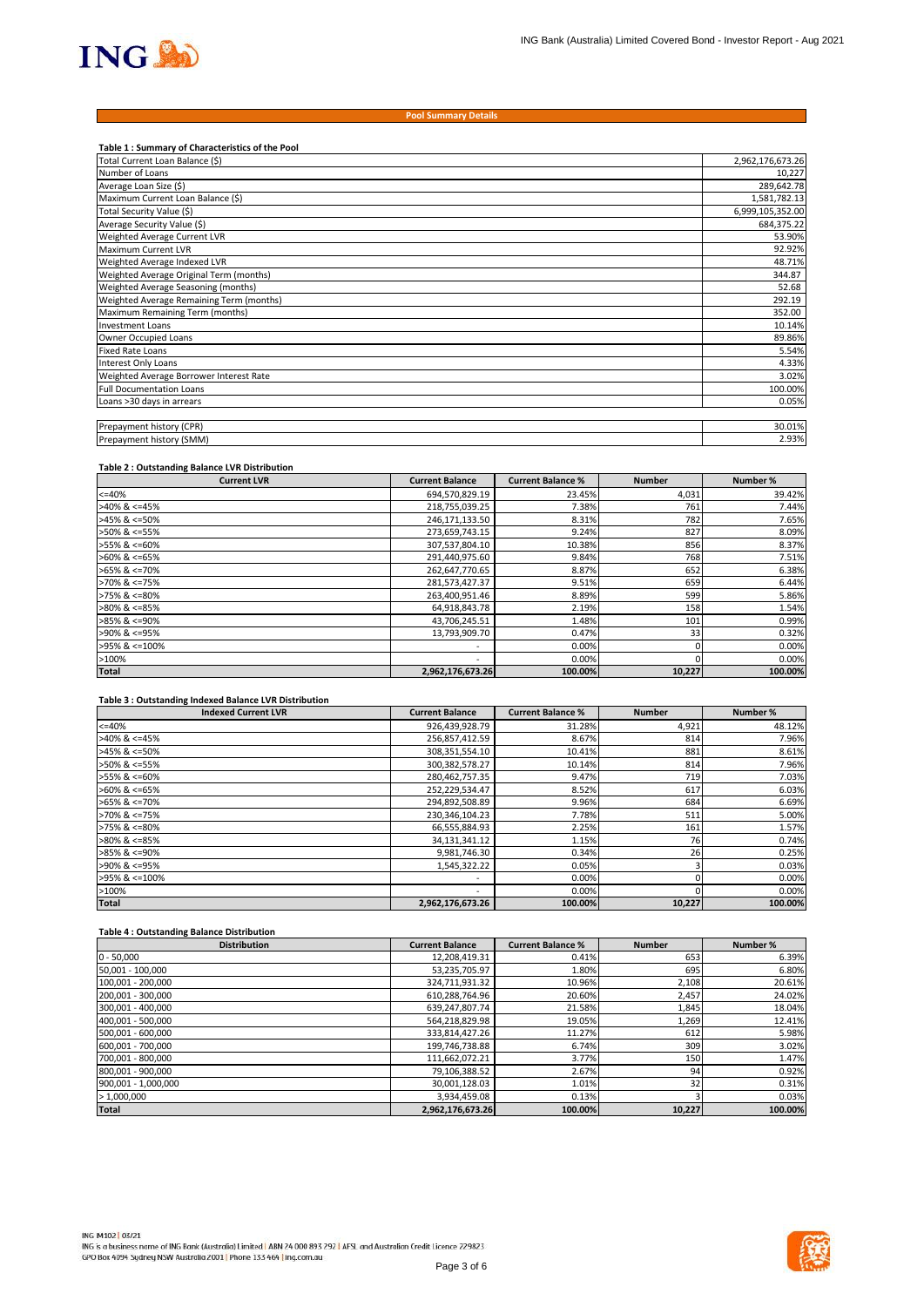

### **Table 5 : Mortgage Insurance**

### **Table 6 : Geographic Distribution**

### **Table 7 : Profile By Interest Rate Type**

#### **Table 8: Balance in Arrears**

#### **Table 9: Mortgage pool by mortgage loan interest rate**

| <b>Mortgage Insurer</b> | <b>Current Balance</b> | <b>Current Balance %</b> | <b>Number</b>    | Number % |
|-------------------------|------------------------|--------------------------|------------------|----------|
| <b>QBE</b>              | 15,937,535.63          | 0.54%                    | 103 <sub>l</sub> | 1.01%    |
| <b>GENWORTH</b>         | 208,195,392.41         | 7.03%                    | 805              | 7.87%    |
| Uninsured               | 2.738.043.745.22       | 92.43%                   | 9,319            | 91.12%   |
| <b>Total</b>            | 2,962,176,673.26       | 100.00%                  | 10,227           | 100.00%  |

| <b>Interest Type</b> | <b>Current Balance</b> | <b>Current Balance %</b> | <b>Number</b> | Number % |
|----------------------|------------------------|--------------------------|---------------|----------|
| Variable Rate        | 2,797,925,316.49       | 94.46%                   | 9,607         | 93.94%   |
| <b>Fixed Rate</b>    | 164.251.356.77         | 5.54%                    | 620 <b>1</b>  | 6.06%    |
| <b>Total</b>         | 2,962,176,673.26       | 100.00%                  | 10,227        | 100.00%  |

| <b>State</b> | <b>Current Balance</b> | <b>Current Balance %</b> | <b>Number</b> | Number % |
|--------------|------------------------|--------------------------|---------------|----------|
| <b>NSW</b>   | 1,081,234,667.75       | 36.50%                   | 3,310         | 32.37%   |
| <b>ACT</b>   | 119,116,407.94         | 4.02%                    | 405           | 3.96%    |
| <b>VIC</b>   | 973,265,798.42         | 32.86%                   | 3,272         | 31.99%   |
| <b>QLD</b>   | 353,475,726.41         | 11.93%                   | 1,395         | 13.64%   |
| <b>WA</b>    | 218,707,439.48         | 7.38%                    | 873           | 8.54%    |
| <b>SA</b>    | 163,690,360.35         | 5.53%                    | 740           | 7.24%    |
| <b>NT</b>    | 11,204,415.84          | 0.38%                    | 44            | 0.43%    |
| <b>TAS</b>   | 41,481,857.07          | 1.40%                    | 188           | 1.84%    |
| Total        | 2,962,176,673.26       | 100.00%                  | 10,227        | 100.00%  |

| <b>Balance in Arrears</b>                   | <b>Current Balance</b> | <b>Current Balance %</b> | <b>Number</b> | Number % |
|---------------------------------------------|------------------------|--------------------------|---------------|----------|
| Balance Current (<= 30 days)                | 2,960,619,377.50       | 99.95%                   | 10.222        | 99.95%   |
| Balance in Arrears $>$ 30 to $\leq$ 60 days | 344,031.01             | 0.01%                    |               | 0.02%    |
| Balance in Arrears $> 60$ to $\leq$ 90 days | 567,711.88             | 0.02%                    |               | 0.02%    |
| Balance in Arrears > 90 days                | 645.552.87             | 0.02%                    |               | $0.01\%$ |
| <b>Total</b>                                | 2,962,176,673.26       | 100.00%                  | 10,227        | 100.00%  |

| <b>Interest Rate</b>              | <b>Current Balance</b>       | <b>Current Balance (%)</b> | <b>Number</b> | Number % |
|-----------------------------------|------------------------------|----------------------------|---------------|----------|
| up to and including 3.00%         | 1,727,130,121.84             | 58.31%                     | 5,101         | 49.88%   |
| > 3.00% up to and including 3.25% | 616,795,995.63               | 20.82%                     | 2,266         | 22.16%   |
| > 3.25% up to and including 3.50% | 256,426,742.78               | 8.66%                      | 1,107         | 10.82%   |
| > 3.50% up to and including 3.75% | 142,878,673.99               | 4.82%                      | 543           | 5.31%    |
| > 3.75% up to and including 4.00% | 77,237,708.37                | 2.61%                      | 349           | 3.41%    |
| 4.00% up to and including 4.25%   | 99,040,039.20                | 3.34%                      | 651           | 6.37%    |
| 4.25% up to and including 4.50%   | 31,169,832.53                | 1.05%                      | 147           | 1.44%    |
| > 4.50% up to and including 4.75% | 3,631,557.86                 | 0.12%                      | 19            | 0.19%    |
| > 4.75% up to and including 5.00% | 7,866,001.06                 | 0.27%                      | 44            | 0.43%    |
| > 5.00% up to and including 5.25% |                              | 0.00%                      |               | 0.00%    |
| > 5.25% up to and including 5.50% | $\overline{\phantom{a}}$     | 0.00%                      | $\Omega$      | 0.00%    |
| > 5.50% up to and including 5.75% | $\qquad \qquad \blacksquare$ | 0.00%                      | 0             | 0.00%    |
| > 5.75% up to and including 6.00% | $\overline{\phantom{a}}$     | 0.00%                      | 0             | 0.00%    |
| > 6.00% up to and including 6.25% | $\qquad \qquad \blacksquare$ | 0.00%                      |               | 0.00%    |
| 6.25% up to and including 6.50%   | $\overline{\phantom{a}}$     | 0.00%                      |               | 0.00%    |
| > 6.50% up to and including 6.75% | $\overline{\phantom{a}}$     | 0.00%                      |               | 0.00%    |
| > 6.75% up to and including 7.00% | -                            | 0.00%                      |               | 0.00%    |
| > 7.00% up to and including 7.25% | $\overline{\phantom{a}}$     | 0.00%                      |               | 0.00%    |
| > 7.25% up to and including 7.50% | $\overline{\phantom{a}}$     | 0.00%                      | $\Omega$      | 0.00%    |
| > 7.50% up to and including 7.75% | $\overline{\phantom{a}}$     | 0.00%                      | $\Omega$      | 0.00%    |
| > 7.75% up to and including 8.00% | $\qquad \qquad \blacksquare$ | 0.00%                      |               | 0.00%    |
| > 8.00% up to and including 8.25% | $\overline{\phantom{a}}$     | 0.00%                      |               | 0.00%    |
| > 8.25% up to and including 8.50% | $\overline{\phantom{a}}$     | 0.00%                      | C             | 0.00%    |
| $> 8.50\%$                        | $\qquad \qquad \blacksquare$ | 0.00%                      |               | 0.00%    |
| <b>Total</b>                      | 2,962,176,673.26             | 100.00%                    | 10,227        | 100.00%  |

#### **Table 10: Mortgage pool by Payment Type**

### **Table 11: Mortgage Pool by Documentation Type**

| .<br><b>Payment Type</b> | <b>Current Balance</b> | <b>Current Balance (%)</b> | <b>Number</b> | Number % |
|--------------------------|------------------------|----------------------------|---------------|----------|
| P&                       | 2.833.996.693.69       | 95.67%                     | 9,888         | 96.69%   |
| Interest Only            | 128.179.979.57         | 4.33%                      | 339           | 3.31%    |
| Total                    | 2,962,176,673.26       | 100.00%                    | 10,227        | 100.00%  |

| <b>Documentation Type</b> | <b>Current Balance</b> | Current Balance (%) | <b>Number</b> | Number % |
|---------------------------|------------------------|---------------------|---------------|----------|
| <b>Full Doc Loans</b>     | 2,962,176,673.26       | 100.00%             | 10.227        | 100.00%  |
| Low Doc Loans             |                        | 0.00%               |               | $0.00\%$ |
| No Doc Loans              |                        | 0.00%               |               | $0.00\%$ |
| Total                     | 2,962,176,673.26       | 100.00%             | 10,227        | 100.00%  |

ING IM102 03/21 ING is a business name of ING Bank (Australia) Limited | ABN 24 000 893 292 | AFSL and Australian Credit Licence 229823 GPO Box 4094 Sydney NSW Australia 2001 | Phone 133 464 | ing.com.au

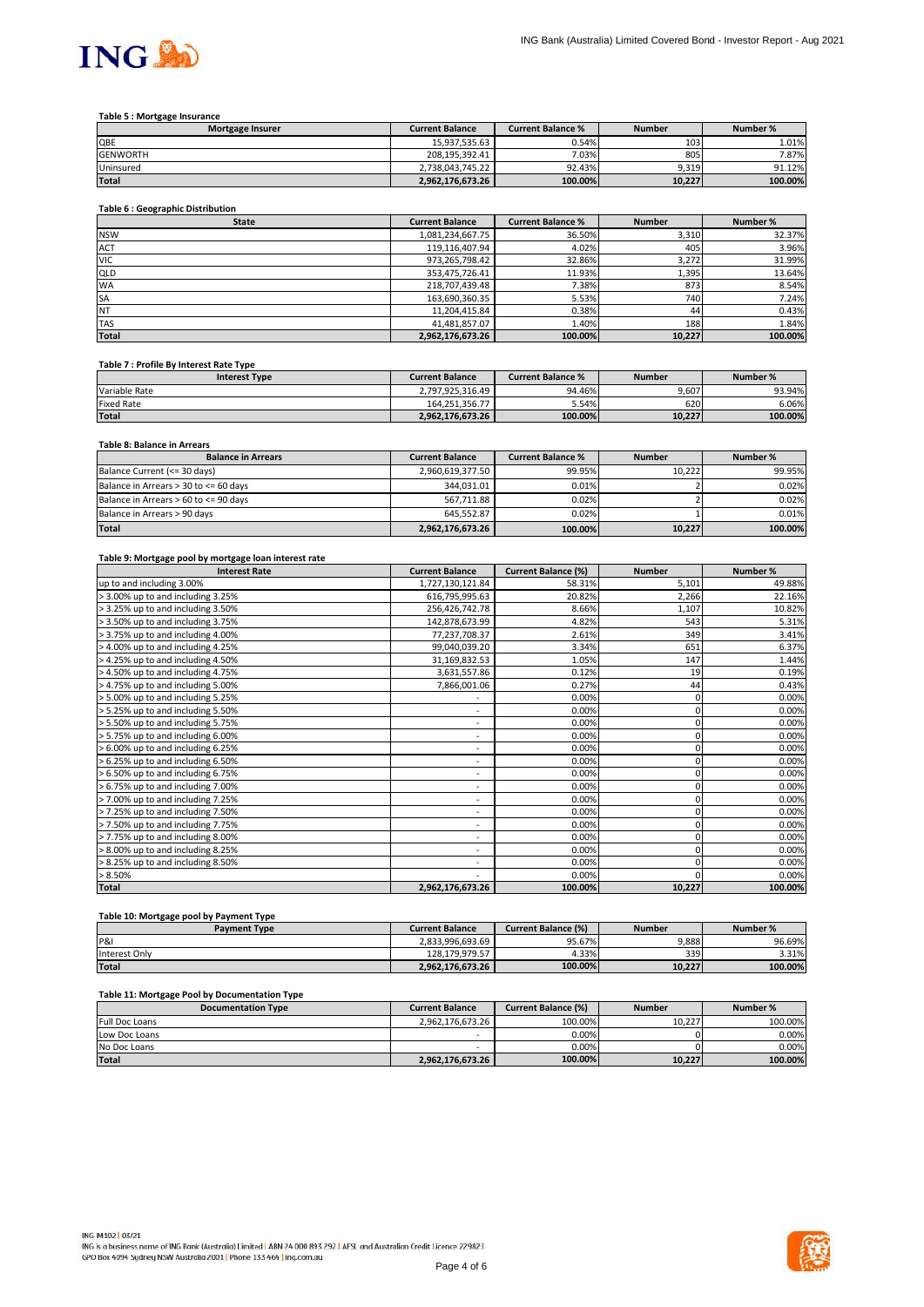

### **Table 12: Mortgage Pool by Remaining Interest Only Period**

### **Table 13: Mortgage Pool by Occupancy Status**

#### **Table 14: Mortgage Pool by Loan Purpose**

#### **Table 15: Mortgage Pool by Loan Seasoning**

| <b>Remaining Interest Only Period</b>         | <b>Current Balance</b>   | <b>Current Balance (%)</b> | <b>Number</b>   | Number % |
|-----------------------------------------------|--------------------------|----------------------------|-----------------|----------|
| <b>Amortising Loans</b>                       | 2,833,996,693.69         | 95.67%                     | 9,888           | 96.69%   |
| IO loans : $> 0$ up to and including 1 years  | 90,141,577.59            | 3.04%                      | 233             | 2.28%    |
| IO loans $:$ > 1 up to and including 2 years  | 25,436,704.15            | 0.86%                      | 68              | 0.66%    |
| IO loans $\div$ 2 up to and including 3 years | 7,129,357.59             | 0.24%                      | 21              | 0.21%    |
| IO loans : $>$ 3 up to and including 4 years  | 4,916,447.64             | 0.17%                      | 14 <sub>1</sub> | 0.14%    |
| IO loans: $> 4$ up to and including 5 years   | 555,892.60               | 0.02%                      |                 | 0.03%    |
| IO loans $\div$ 5 up to and including 6 years | $\overline{\phantom{a}}$ | 0.00%                      |                 | 0.00%    |
| IO loans $:$ > 6 up to and including 7 years  | $\overline{\phantom{a}}$ | 0.00%                      |                 | 0.00%    |
| IO loans $\div$ 7 up to and including 8 years | $\overline{\phantom{0}}$ | 0.00%                      |                 | 0.00%    |
| IO loans $:$ > 8 up to and including 9 years  | $\overline{\phantom{a}}$ | 0.00%                      |                 | 0.00%    |
| IO loans: > 9 up to and including 10 years    | $\overline{\phantom{a}}$ | 0.00%                      |                 | 0.00%    |
| IO loans : > 10 years                         |                          | 0.00%                      |                 | 0.00%    |
| <b>Total</b>                                  | 2,962,176,673.26         | 100.00%                    | 10,227          | 100.00%  |

### **Table 16: Mortgage Pool by remaining tenor**

| <b>Occupancy Status</b> | <b>Current Balance</b> | <b>Current Balance (%)</b> | <b>Number</b> | Number % |
|-------------------------|------------------------|----------------------------|---------------|----------|
| Owner Occupied          | 2,661,734,304.73       | 89.86%                     | 9,101         | 88.99%   |
| Investment              | 300.442.368.53         | 10.14%                     | 1,126         | 11.01%   |
| <b>Total</b>            | 2,962,176,673.26       | 100.00%                    | 10,227        | 100.00%  |

| <b>Loan Purpose</b>                  | <b>Current Balance</b> | <b>Current Balance (%)</b> | <b>Number</b> | Number % |
|--------------------------------------|------------------------|----------------------------|---------------|----------|
| Purchase Home (Owner Occupied)       | 1,291,344,172.84       | 43.59%                     | 4,282         | 41.87%   |
| <b>Purchased Investment Property</b> | 150,106,125.26         | 5.07%                      | 577           | 5.64%    |
| Refinance Home Loan (Owner Occupied) | 1,370,390,131.89       | 46.26%                     | 4,819         | 47.12%   |
| Refinance Investment Property        | 150.336.243.27         | 5.08%                      | 549           | 5.37%    |
| <b>Other</b>                         |                        | $0.00\%$                   |               | $0.00\%$ |
| <b>Total</b>                         | 2,962,176,673.26       | 100.00%                    | 10,227        | 100.00%  |

| <b>Loan Seasoning</b>                | <b>Current Balance</b>   | <b>Current Balance (%)</b> | <b>Number</b> | Number % |
|--------------------------------------|--------------------------|----------------------------|---------------|----------|
| up to and including 3 months         | $\overline{\phantom{a}}$ | 0.00%                      |               | 0.00%    |
| > 3 up to and including 6 months     | $\overline{\phantom{a}}$ | 0.00%                      |               | 0.00%    |
| > 6 up to and including 9 months     | 612,719.93               | 0.02%                      |               | 0.01%    |
| > 9 up to and including 12 months    |                          | 0.00%                      |               | 0.00%    |
| > 12 up to and including 15 months   | 152,231,549.02           | 5.14%                      | 389           | 3.80%    |
| > 15 up to and including 18 months   | 185,436,248.51           | 6.26%                      | 471           | 4.61%    |
| > 18 up to and including 21 months   | 149,961,141.53           | 5.06%                      | 384           | 3.75%    |
| > 21 up to and including 24 months   | 175,496,796.56           | 5.92%                      | 483           | 4.72%    |
| > 24 up to and including 27 months   | 68,616,316.29            | 2.32%                      | 206           | 2.01%    |
| > 27 up to and including 30 months   | 22,614,744.46            | 0.76%                      | 71            | 0.69%    |
| > 30 up to and including 33 months   | 141,413,316.33           | 4.77%                      | 426           | 4.17%    |
| > 33 up to and including 36 months   | 166,130,752.04           | 5.61%                      | 537           | 5.25%    |
| > 36 up to and including 48 months   | 523,523,651.82           | 17.67%                     | 1,566         | 15.31%   |
| > 48 up to and including 60 months   | 560,637,402.40           | 18.93%                     | 1,956         | 19.13%   |
| > 60 up to and including 72 months   | 388,372,204.92           | 13.11%                     | 1,516         | 14.82%   |
| > 72 up to and including 84 months   | 98,054,902.69            | 3.31%                      | 397           | 3.88%    |
| > 84 up to and including 96 months   | 78,769,024.67            | 2.66%                      | 321           | 3.14%    |
| > 96 up to and including 108 months  | 29,235,791.60            | 0.99%                      | 121           | 1.18%    |
| > 108 up to and including 120 months | 27,706,934.03            | 0.94%                      | 138           | 1.35%    |
| > 120 months                         | 193, 363, 176.46         | 6.53%                      | 1,244         | 12.16%   |
| <b>Total</b>                         | 2,962,176,673.26         | 100.00%                    | 10,227        | 100.00%  |

| <b>Remaining tenor</b>          | <b>Current Balance</b> | <b>Current Balance (%)</b> | <b>Number</b> | Number % |
|---------------------------------|------------------------|----------------------------|---------------|----------|
| up to and including 1 yrs       | 3,479.67               | 0.00%                      |               | 0.01%    |
| > 1 up to and including 2 yrs   | 96,271.54              | 0.00%                      |               | 0.03%    |
| > 2 up to and including 3 yrs   | 284,167.23             | 0.01%                      |               | 0.06%    |
| > 3 up to and including 4 yrs   | 129,113.54             | 0.00%                      |               | 0.02%    |
| > 4 up to and including 5 yrs   | 1,123,189.80           | 0.04%                      | 13            | 0.13%    |
| > 5 up to and including 6 yrs   | 2,693,192.13           | 0.09%                      | 20            | 0.20%    |
| > 6 up to and including 7 yrs   | 3,733,905.29           | 0.13%                      | 33            | 0.32%    |
| > 7 up to and including 8 yrs   | 3,447,628.96           | 0.12%                      | 25            | 0.24%    |
| > 8 up to and including 9 yrs   | 6,685,268.19           | 0.23%                      | 43            | 0.42%    |
| > 9 up to and including 10 yrs  | 9,736,787.37           | 0.33%                      | 73            | 0.71%    |
| > 10 up to and including 15 yrs | 136,195,666.77         | 4.60%                      | 856           | 8.37%    |
| > 15 up to and including 20 yrs | 311,045,016.90         | 10.50%                     | 1,527         | 14.93%   |
| > 20 up to and including 25 yrs | 1,045,299,518.43       | 35.29%                     | 3,732         | 36.49%   |
| > 25 up to and including 30 yrs | 1,441,703,467.44       | 48.67%                     | 3,893         | 38.07%   |
| $> 30$ yrs                      |                        | $0.00\%$                   |               | 0.00%    |
| <b>Total</b>                    | 2,962,176,673.26       | 100.00%                    | 10,227        | 100.00%  |

ING IM102 03/21 ING is a business name of ING Bank (Australia) Limited | ABN 24 000 893 292 | AFSL and Australian Credit Licence 229823 GPO Box 4094 Sydney NSW Australia 2001 | Phone 133 464 | ing.com.au